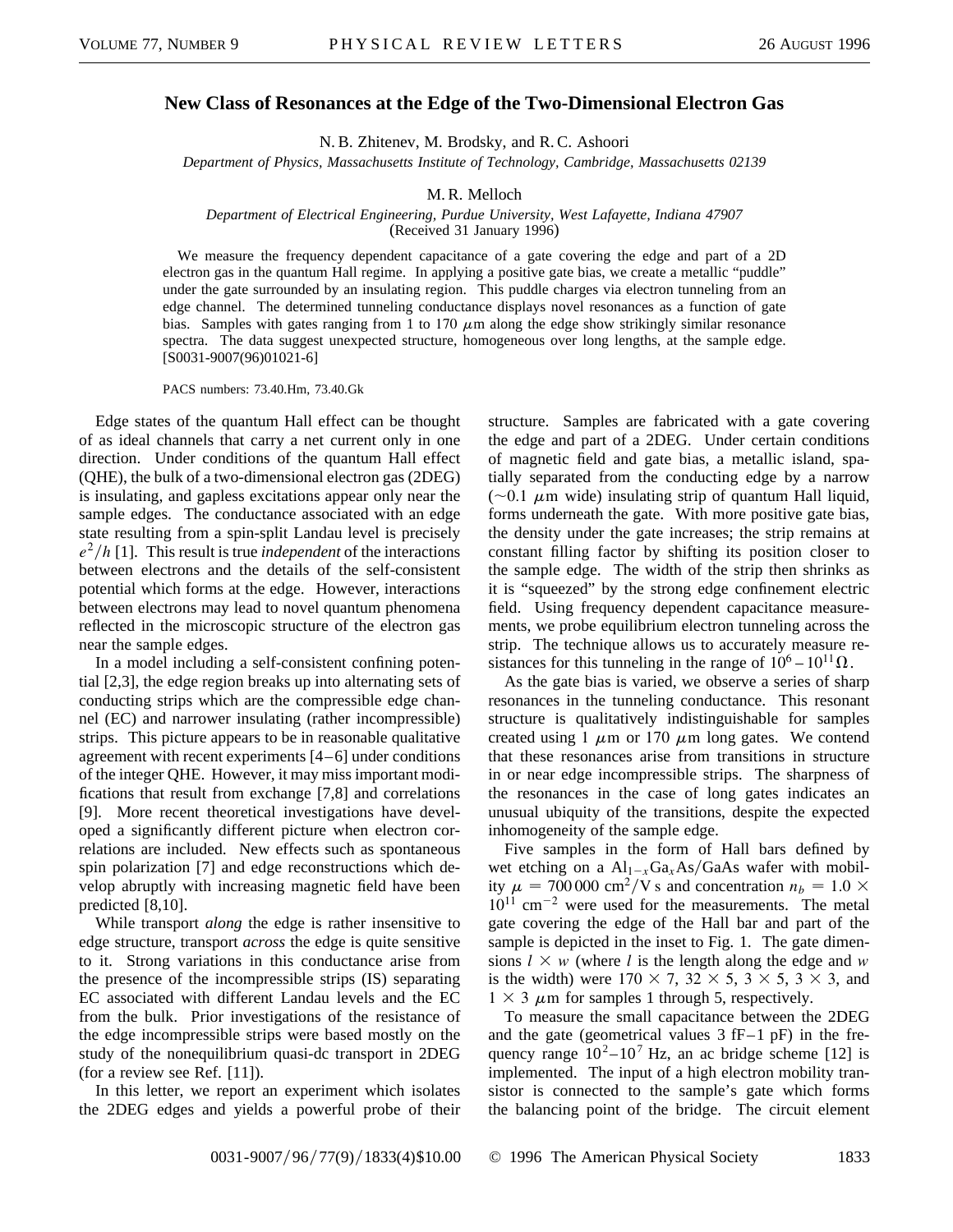

FIG. 1. Dependence of capacitance measured on sample 1 (170  $\mu$ m gate) with gate bias for different frequencies for  $B = 2.1$  T (bulk filling factor  $v_b = 2$ ) at 80 mK. Curves are shifted for clarity. Bottom inset: elementary electrical model of the sample. Top insets: region under the gate for different regimes of gate bias. White regions are incompressible, and shaded regions are compressible.

consisting of the impedance between the 2DEG and the gate forms one arm of the bridge, and its value is precisely determined from the amplitude and the phase of a nulling ac voltage applied to a standard capacitor  $(10-100 \text{ fF})$ connected at the bridge's second arm [12]. Care was taken to set the measurement excitation level small enough  $(<100 \mu V)$  so that the data are observed to be amplitude independent. In addition, a dc gate voltage  $V_g$  is applied to the gate through a 10 M $\Omega$  thin-film resistor. It allows us to vary electron density  $n_g$  under the gate, with larger positive  $V_g$  yielding larger  $n_g$ .

In a first experiment we determine the impedance between the gate and the Ohmic contact to the 2DEG as a function of  $V_g$  in zero magnetic field. We model this impedance as a resistance *R* in series with a capacitance  $C_g$ between the gate and the 2DEG. A shunt parallel capacitance  $C_{\rm sh}$  is included in the model (see bottom inset to Fig. 1). At low enough frequencies,  $C_g$  becomes fully charged through *R* during one cycle of the excitation. In this case, the measured impedance is a capacitance of value  $C_g + C_{sh}$ . When the 2DEG under the gate is fully depleted, this area no longer charges, and the measured impedance is just *C*sh.

In magnetic field *B* the overall behavior becomes more complicated and interesting. First, we consider the case of the integer Landau level filling factor in the bulk. Figure 1 shows the dependence of the capacitance with the gate voltage at different frequencies for the bulk filling factor  $\nu_b = 2$  in sample 1. The measured capacitance is large at small negative  $V_g$ , and drops by an amount very nearly  $C_g$ at small positive  $V_g$ . It returns to the larger value at greater positive  $V_g$ , albeit in a very nonmonotonic fashion. For higher frequencies, the capacitance minimum is widened, mostly from the high density (positive  $V_g$ ) side.

The overall picture can be simply described as follows. The bulk of the 2DEG is effectively insulating at low

temperature and, even for our lowest frequencies, charge cannot penetrate the bulk. Therefore, charge only appears in the compressible edge channel. Negative values of  $V_g$  decrease the filling factor under the gate  $v_g$  relative to the bulk value, and this conductive area merges with the edge channel (left inset to Fig. 1). Correspondingly, the measured capacitance is large in the whole frequency range. As  $\nu_{\varrho}$  is increased toward  $\nu_{b}$ , the entire area under the gate, except that associated with edge channels, is insulating and the capacitance drops (middle inset). When  $\nu_g$  exceeds  $\nu_b$ , a conducting "puddle" of electrons in the next Landau level appears under the gate (right inset), but now this puddle is separated from the edge channel by an IS with filling factor  $v_s = 2$ . Electrons must tunnel across the IS to charge the puddle [13].

The effective resistance *R* of the IS can be determined by fitting the frequency dependence of the capacitance to the model of the inset of Fig. 2. The capacitance has the form  $C(f) = C_{\text{high}} + \frac{\delta C}{[1 + (2\pi R \delta C f)^2]}$ , where  $\delta C = C_{\text{low}} - C_{\text{high}}$  is the difference in the measured capacitance in the low and high frequency limits, respectively. Figure 1 thus demonstrates that conductance resonances give rise to the observed capacitance peaks.

In Figure 2, the capacitance of sample 2 at a frequency of 100 kHz is plotted as a function of  $V_g$  for a range of *B*. Valleys clearly seen in the capacitance are associated with a different integer  $\nu_g$  ( $\nu_g$  = 1, 2, 4). Let us follow the evolution of the valley around  $v_g = 1$ . At low *B*  $(2.5 < B < 3.5$  T),  $\nu_b > 1$ , and minima are seen only at  $\nu_{g} \approx 1$ , when part of the area under the gate is insulating. In the intermediate *B* region  $(3.5 < B < 5$  T) the bulk conducts poorly since  $\nu_b \simeq 1$ . The situation is essentially the same as discussed for Fig. 1, and the mimima broaden on the  $\nu_g > 1$  side. For the largest fields (5  $\lt B \lt 6$  T) shown in Fig. 2, the bulk is highly conducting, but now the conducting puddle under the gate with  $v_g > 1$  is separated



FIG. 2. Capacitance measured for sample 2 at 100 kHz as a function of gate voltage shown for a region of magnetic field.  $T = 80$  mK. Curves are shifted for clarity.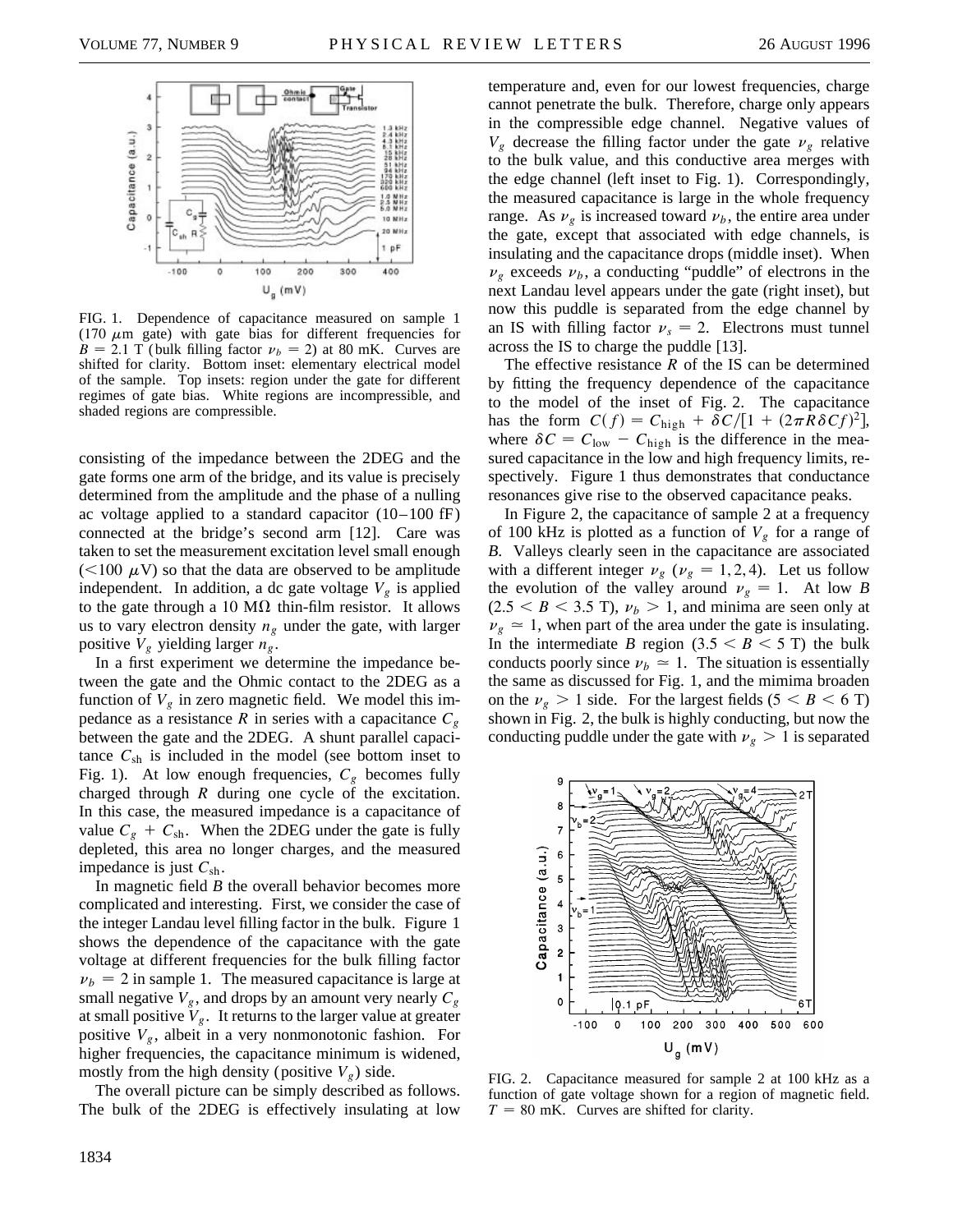from the bulk with  $\nu_b < 1$  and from the edge channel by an IS with  $v_s = 1$ . The other capacitance minima evolve in much the same fashion on the  $V_g$ -*B* plane.

In Fig. 2, the same resonance structure seen in Fig. 1 can be followed over a wide range of *B*. We believe that these resonances arise from tunneling between the edge and the puddle. They persist even for *B* at which the bulk acts as an insulator. Additionally, a steeper density gradient on the side of the puddle nearest the edge leads to a narrower IS there than on the bulk side [2].

We have found striking similarity in the overall resonance structure in all of the investigated samples. This semblance is particularly manifest for resonances in the strip with  $v_s = 2$ . Figure 3 shows the resonance positions detected on samples 1, 2, and 3. The positions are plotted as a function of the gate voltage, measured from the sharp structure observed on the low density side of the capacitance minimum (see the inset to Fig. 3). Our lowest frequency measurements indicate that the sharp structure is immediately followed by the appearance of the *compressible* puddle under the gate. As the inset illustrates, smaller samples display a wider capacitance minimum, and the average conductance per unit gate length is smaller. Our technique is thus most sensitive in different regions of gate voltage for each sample. Nonetheless, there is no doubt that the resonances displayed in each sample arise from similar origins. An average spacing of  $\sim$ 40 mV is clearly observed in each case. The strength and exact positions of the resonances change as any individual sample is thermally cycled to room temperature, but the qualitative features of the resonant structure (average spacings and resonance widths) remain.

Higher temperatures smear the resonances both by increasing the nonresonant background conductance and by broadening the resonances. The temperature dependence of one of the resonances, characteristic for all observed



FIG. 3. Gate bias positions of the conductance resonances in the strip with  $v_s = 2$  observed for samples 1 (170  $\mu$ m gate, crosses), 2 (32  $\mu$ m gate, squares), and 3 (3  $\mu$ m gate, circles). Inset: normalized capacitance for these samples for  $B = 3.0$  T vs the gate voltage.

resonances for  $v_s = 2$ , is shown in the top inset of Fig. 4 for sample 3. The resonance broadens in an asymmetric fashion with increasing temperature, moving its center towards larger gate voltages, and the resonance width grows roughly linearly with temperature.

The detailed frequency dependence of the capacitance is different at resonance positions and between resonances. Figure 4 shows the capacitance measured at a resonance peak  $(P_0)$  and at nearby valley  $(V_0)$  as a function of frequency together with the best fit by the simple *RC* model (dashed lines) as described above. While on resonance the experimental points are fit well with characteristic frequency  $f_c = 100 \text{ kHz}$ , the frequency dependence at the valley deviates significantly from the best fit with  $f_c$  = 5 kHz at high frequencies. Such deviation is characteristic for all valleys.

To illustrate this point better and to exclude possible systematic error over any given frequency range, we also plot in Fig. 4 data for a different peak  $(P_2)$  and valley  $(V_1)$ chosen so that the corresponding characteristic frequencies are nearly the same. This deviation at the valleys indicates that a distributed resistance model should be used to fit the data rather than the simple *RC* form described above. The simplest form for this model includes two resistances: one associated with tunneling through the IS and the other describing charge transfer through a transition region near the IS which separates it from the highly conducting interior of the puddle (see bottom inset to Fig. 4). Indeed, the shape of the experimental  $C(f)$  curves in the valleys is indicative of the charging of two regions. One small region charges quickly, creating a high frequency tail, and a second region which is about 10 times larger charges more slowly.



FIG. 4. Frequency dependences of the capacitance measured at the position of two conductance peaks  $(\hat{P}_0$  and  $P_2)$  and two valleys ( $V_0$  and  $V_1$ ) with  $P_0$  and  $V_0$  fitted (dashed lines) with the *RC* model of Fig. 1 and the distributed resistance model (dotted line, for  $V_0$  only). Data are for sample 2 (32  $\mu$ m gate) at  $T = 80$  mK. Bottom inset: illustration of the off-resonance tunneling process from the edge channel (EC) through the incompressible strip (IS) into a poorly conducting transition region (Tr). Top inset: variation of a conductance resonance with temperature (sample 3, 3  $\mu$ m gate, *B* = 3.0 T).